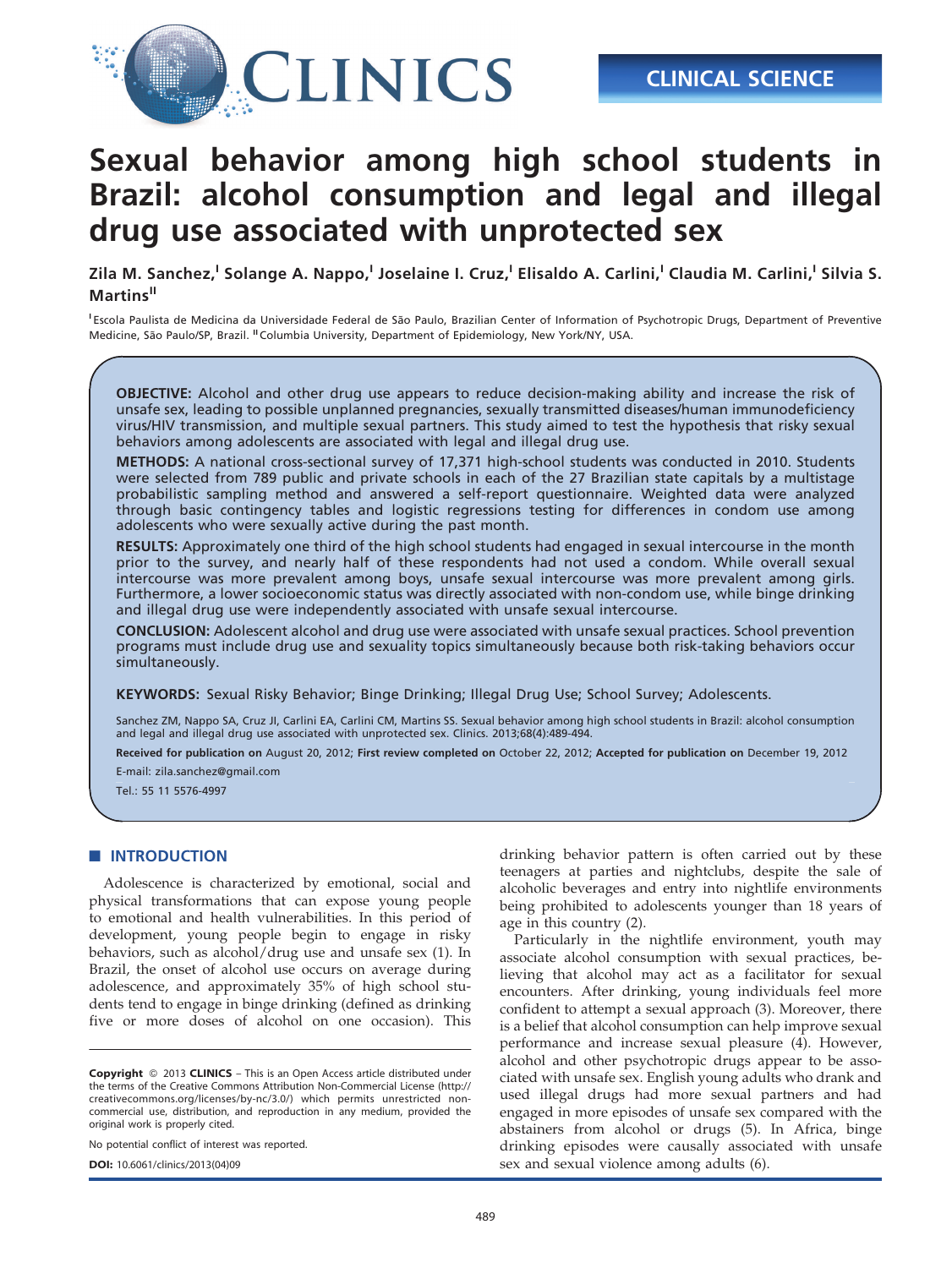

Alcohol use reduces decision-maki[ng](#page-5-0) [ability](#page-5-0) [and](#page-5-0) decrease[s](#page-5-0) [the](#page-5-0) [chances](#page-5-0) [of](#page-5-0) [rejection](#page-5-0) [of](#page-5-0) [an](#page-5-0) [unwanted](#page-5-0) [sexual](#page-5-0) act, lead[ing](#page-5-0) [to](#page-5-0) [possible](#page-5-0) [pregnancy,](#page-5-0) [STD/HIV](#page-5-0) [transmission](#page-5-0) and m[ultiple](#page-5-0) [sexual](#page-5-0) [partners](#page-5-0) [\(7\).](#page-5-0) [Some](#page-5-0) [authors](#page-5-0) [have](#page-5-0) emphasi[zed the ''Alcohol Myopia Theory'' to explain risk](#page-5-0) behavio[rs](#page-5-0) [associated](#page-5-0) [with](#page-5-0) [the](#page-5-0) [pharmacological](#page-5-0) [effects](#page-5-0) [of](#page-5-0) alcohol. [This](#page-5-0) [theory](#page-5-0) [suggests](#page-5-0) [that](#page-5-0) [when](#page-5-0) [a](#page-5-0) [person](#page-5-0) [consumes](#page-5-0) alcohol, [his](#page-5-0) [cognitive](#page-5-0) [abilities](#page-5-0) [to](#page-5-0) [process](#page-5-0) [and](#page-5-0) [discriminate](#page-5-0) between [stimuli](#page-5-0) [or](#page-5-0) [cues](#page-5-0) [to](#page-5-0) [behavior](#page-5-0) [begin](#page-5-0) [to](#page-5-0) [decrease.](#page-5-0) [This](#page-5-0) cognitiv[e](#page-5-0) [impairment](#page-5-0) [causes](#page-5-0) [the](#page-5-0) [person](#page-5-0) [to](#page-5-0) [f](#page-5-0)ocus on the most important cues and ignore others, making them ''myopic'' (8-10). The same has been shown for other psychotropic drugs th[at](#page-5-0) [impair](#page-5-0) [cognition](#page-5-0) [\(10\).](#page-5-0)

In Lat[in America, approximately 1.4 million people are](#page-5-0) infected [with](#page-5-0) [HIV;](#page-5-0) [more](#page-5-0) [than](#page-5-0) [half](#page-5-0) [of](#page-5-0) [the](#page-5-0) [cases](#page-5-0) [are](#page-5-0) [in](#page-5-0) [Brazil](#page-5-0) (11) an[d due to sexual intercourse \(12\). Among youth](#page-5-0) (betwee[n](#page-5-0) [13](#page-5-0) [and](#page-5-0) [19](#page-5-0) [years](#page-5-0) [old\),](#page-5-0) [the](#page-5-0) [number](#page-5-0) [of](#page-5-0) [AIDS](#page-5-0) [cases](#page-5-0) [is](#page-5-0) higher [among females than males in Brazil, which is](#page-5-0) different [from](#page-5-0) [the](#page-5-0) [gender](#page-5-0) [ratio](#page-5-0) [in](#page-5-0) [other](#page-5-0) [age](#page-5-0) [groups.](#page-5-0) Govern[mental data suggest that despite having high knowl](#page-5-0)edge ab[out](#page-5-0) [STD/HIV,](#page-5-0) [y](#page-5-0)outh are the only age group that shows a trend toward increased HIV infection. Among girls, almost the totality of infections were due to heterosexual intercourse (13).

Because most current studies were derived from data collected among adults and young adults in developed countries, there is an interest in studying the leve[l of exposure](#page-5-0) to sexu[ally](#page-5-0) [transmitted](#page-5-0) [diseases](#page-5-0) [in](#page-5-0) [adolescence](#page-5-0) [and](#page-5-0) [its](#page-5-0) associati[on with patterns of alcohol/other drug use in a](#page-5-0) middle-i[ncome](#page-5-0) [country,](#page-5-0) [such](#page-5-0) [as](#page-5-0) [Brazil](#page-5-0) [\(14\).](#page-5-0) [This](#page-5-0) [study](#page-5-0) [tested](#page-5-0) the hypo[thesis that risky sexual behaviors among adolesce](#page-5-0)nts are associated with alcohol and other drug use and therefore, aimed to describe the socio-demographic characteristics of unsafe sex among high school students in Brazil.

## **METHODS**

#### Study design and sample selection

The data were from a cross-sectional survey of schoolattending youths in all 27 Brazilian state capitals; the classroom survey data were collected in 2010 from a sample of the cities' private and public schools. The study's target population was designed as a representative multistage probabilistic sample of high school students  $(10^{th}$  to  $12^{th}$ grade) in these schools, with a two-step random selection process. A total of 789 schools participated in this study, with a school response rate of 86%. The sample size considered a maximum relative error of 10% and a 95% confidence interval for a variation of 50%. The student response rate was 79.2% (20.5% were absent on the day of the survey, and 0.3% refused to participate). Ninety-eight questionnaires were excluded from the analysis for having a positive answer for a fictitious drug. The present study was limited to high school students between 13 and 18 years of age  $(n = 17,371)$ .

Approximately 2% of t[he participants had missing or](#page-2-0) invalid [responses](#page-2-0) [to](#page-2-0) [the](#page-2-0) [key](#page-2-0) [study](#page-2-0) [variable](#page-2-0) [\(sexual](#page-2-0) [inter](#page-2-0)course), [resulting in a total sample of 16,998 subjects for the](#page-2-0) bivariat[e](#page-3-0) [analysis](#page-3-0) [\(Table](#page-3-0) [1\).](#page-3-0) [Considering](#page-3-0) [the](#page-3-0) [missing](#page-3-0) [data](#page-3-0) for the i[ndependent variables \(6%\), the effective sample size](#page-3-0) with us[eable](#page-3-0) [data](#page-3-0) [for](#page-3-0) [logistic](#page-3-0) [regressions](#page-3-0) [was](#page-3-0) [16,20](#page-3-0)2 participants (Table 2). Logistic regressions for non-condom use sexual intercourse considered only those who had sex during the month prior to the survey  $(n=3,551)$ .

#### Assessment Plan

Anonymous standardized paper and pencil questionnaire data were gathered by a trained team of interviewers [who](#page-5-0) worked [in the classroom without a teacher present. A](#page-5-0) question[naire](#page-5-0) [with](#page-5-0) [closed-form](#page-5-0) [questions](#page-5-0) [adapted](#page-5-0) [from](#page-5-0) standar[dized World Health Organization items \(15\) and the](#page-5-0) Europea[n](#page-5-0) [School](#page-5-0) Survey Project on Alcohol and Other Drugs (ESPAD) questionnaire (16) was used. On average, it took 40 minutes for the students to complete the questionnaire.

The protocol was reviewed and approved by the UNIFESP Research Ethics Committee (Protocol #0348/08), with provisions for participants to participate anonymously, to decline to participate, to leave questions unanswered, or to interrupt their participation at any time.

#### Measures

Key Response Variables. The key response variables in this study were as follows: 1) sexual intercourse during the past month (past 30 days) and 2) sexual intercourse without condom use during the past month (past 30 days). The students answered if they had sexual intercourse in the month prior to the survey and if they had sexual intercourse without condom use in the month prior to the survey (yes or no answer). Questions about risk behavior were based on the CDC-YRBSS (Centers for Disease Control [CDC] and Prevention Youth Risk Behavior Surveillance System).

### Covariates under study

The covariates of central interest were drug use in the same period of time (past 30 days) as the sexual intercourse. Questions about alcohol use, tobacco smoking, and illegal drug use were based on the World Health Organization drug use survey for students and had the following structure: ''During the previous month, that is, in the last 30 days, did you drink any alcoholic beverage?'' For the illegal drug variable, we considered at least one use in the past month of at least one of the following drugs: cocaine, crack, marijuana, inhalants, ecstasy, or LSD. Binge drinking (BD) in the past [month](#page-5-0) [was](#page-5-0) [defined](#page-5-0) [as](#page-5-0) [at](#page-5-0) [least](#page-5-0) [one](#page-5-0) [episode](#page-5-0) of cons[umption of five or more servings of alcoholic](#page-5-0) beverag[es](#page-5-0) [on](#page-5-0) [the](#page-5-0) [same](#page-5-0) [occasion,](#page-5-0) [as](#page-5-0) [used](#page-5-0) [in](#page-5-0) [the](#page-5-0) [ESPAD](#page-5-0) survey ([16\).](#page-5-0) [A](#page-5-0) [serving](#page-5-0) [was](#page-5-0) [defined](#page-5-0) [as](#page-5-0) [a](#page-5-0) [5](#page-5-0) oz glass of wine, a 12 oz can of beer, or a 1.5 oz shot of liquor, and the equivalence examples were drawn on the questionnaire to facilitate student understanding.

Socio-demographic variables included gender, age, type of school (public or private), and socioeconomic status (SES). SES was evaluated in relation to a highly standardized survey assess[ment](#page-5-0) [of](#page-5-0) [socio-economic](#page-5-0) [status](#page-5-0) [known](#page-5-0) [as](#page-5-0) [the](#page-5-0) ABEP index (Associação Brasileira de Empresas de Pesquisa or the Br[azilian Association of Research Agencies\). The ABEP](#page-5-0) index (1[7\)](#page-5-0) [is](#page-5-0) [based](#page-5-0) [on](#page-5-0) [the](#page-5-0) [educational](#page-5-0) [level](#page-5-0) [of](#page-5-0) [the](#page-5-0) [head](#page-5-0) [of](#page-5-0) [the](#page-5-0) househo[ld, possession of various types of household goods](#page-5-0) (e.g., tel[evision](#page-5-0) [sets\),](#page-5-0) [and](#page-5-0) [the](#page-5-0) [number](#page-5-0) [of](#page-5-0) [housekeepers.](#page-5-0) [This](#page-5-0) scale w[as used to sort participants into standa](#page-5-0)rdized subgroups labeled from A to E (in which A was the highest economic group). Strata D and E were grouped for analysis due to the low prevalence of SES E students.

#### Statistical analysis

Analyses were conducted on data weighted to correct for unequal probabilities of selection into the sample. The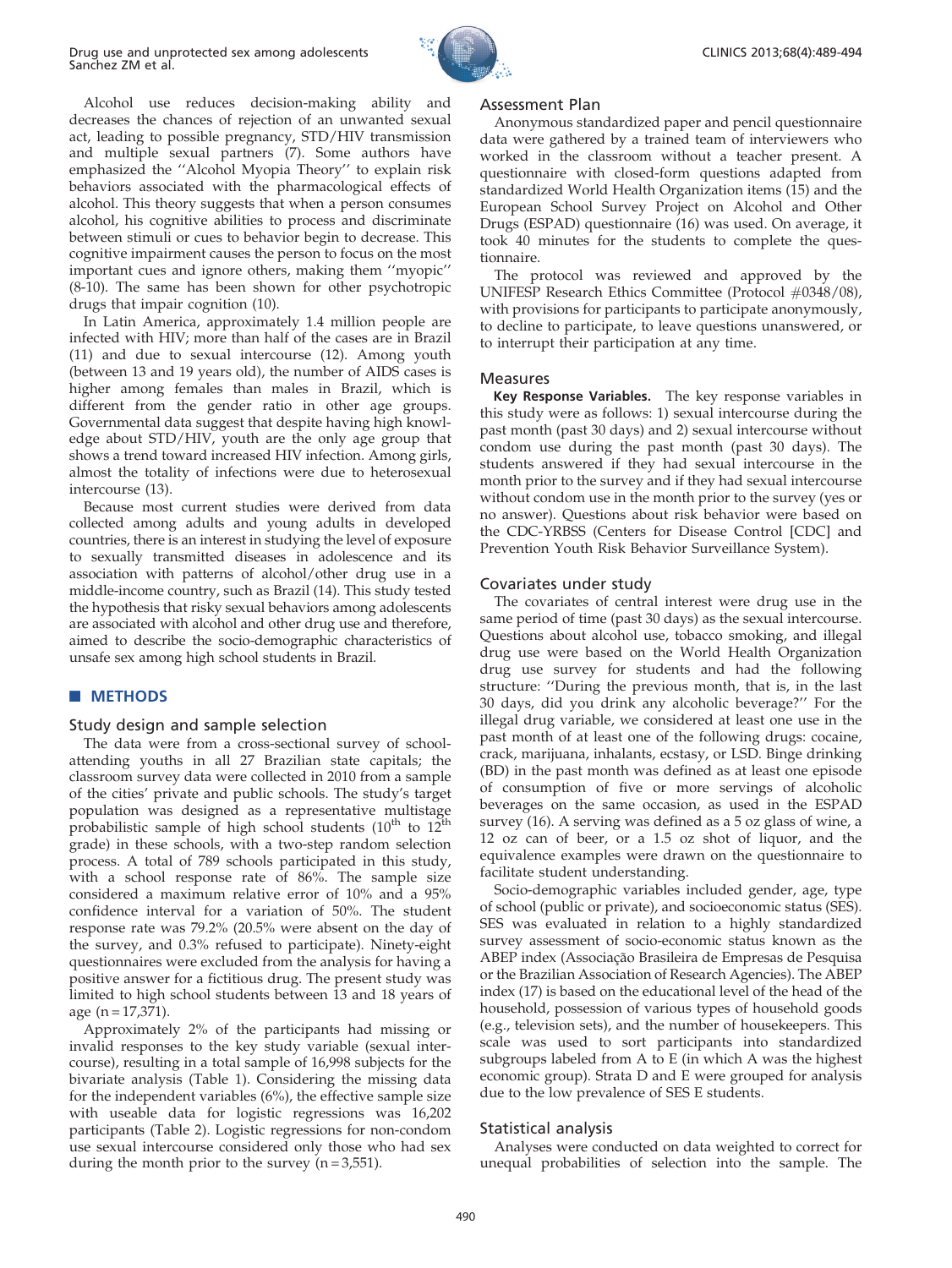

<span id="page-2-0"></span>Table 1 - Sociodemographic characteristics and drug use characteristics according to sexual intercourse status during the month prior to the survey among high school students in Brazil. Among those who had engaged in sexual intercourse in the month prior to the survey, the same variables are described for the group that used a condom and the group that had unsafe sex.

|                                      | Recent sexual intercourse $(N = 16,998)$ |           |      |           |      |      |           |                 | Recent sexual intercourse and condom use <sup>a</sup> ( $N = 4,483$ ) |      |           |                   |      |           |          |
|--------------------------------------|------------------------------------------|-----------|------|-----------|------|------|-----------|-----------------|-----------------------------------------------------------------------|------|-----------|-------------------|------|-----------|----------|
|                                      |                                          | <b>No</b> |      |           |      | Yes  |           |                 | <b>With Condom</b>                                                    |      |           | <b>Non-Condom</b> |      |           |          |
|                                      |                                          | N         | %    | <b>SE</b> | N    | %    | <b>SE</b> | <i>p</i> -value | N                                                                     | %    | <b>SE</b> | N                 | %    | <b>SE</b> | p-value  |
| Gender                               | female                                   | 7330      | 58.4 | 0.7       | 2112 | 49.7 | 0.1       | < 0.0001        | 1007                                                                  | 42.1 | 1.6       | 1095              | 60.2 | 1.5       | < 0.0001 |
|                                      | male                                     | 5144      | 41.6 | 0.7       | 2377 | 50.3 | 0.1       |                 | 1616                                                                  | 57.9 | 1.6       | 753               | 39.8 | 1.5       |          |
| Age                                  | 13 to 15                                 | 5425      | 43.7 | 1.7       | 985  | 20.9 | 1.3       | < 0.0001        | 640                                                                   | 22.9 | 1.5       | 341               | 18.3 | 1.6       | 0.011    |
|                                      | 16 to 18                                 | 7072      | 56.3 | 1.7       | 3515 | 79.1 | 1.3       |                 | 1988                                                                  | 77.1 | 1.5       | 1513              | 81.7 | 1.6       |          |
| Socioeconomic Status (SES)           | А                                        | 2209      | 13.3 | 1.4       | 719  | 12.2 | 1.1       | 0.75            | 461                                                                   | 13.4 | 1.4       | 255               | 10.7 | 1.2       | 0.001    |
|                                      | B                                        | 4873      | 43.7 | 1.1       | 1650 | 44.2 | 1.5       |                 | 970                                                                   | 46.7 | 2.1       | 673               | 40.5 | 1.9       |          |
|                                      | C                                        | 3307      | 38.6 | 1.2       | 1271 | 39.1 | 1.1       |                 | 702                                                                   | 36.2 | 1.9       | 565               | 43.1 | 1.9       |          |
|                                      | D/E                                      | 428       | 4.4  | 0.3       | 163  | 4.5  | 0.3       |                 | 82                                                                    | 3.6  | 0.5       | 81                | 5.7  | 7.8       |          |
| <b>Brazilian Region</b>              | North                                    | 2649      | 11.1 | 1.1       | 1003 | 10.3 | 0.8       | 0.01            | 635                                                                   | 11.4 | 0.9       | 363               | 8.9  | 1.0       | 0.21     |
|                                      | Northeast                                | 4819      | 28.3 | 1.7       | 1568 | 25.1 | 1.5       |                 | 890                                                                   | 23.9 | 1.6       | 673               | 26.8 | 2.0       |          |
|                                      | Southeast                                | 1943      | 41.4 | 2.1       | 790  | 46.3 | 2.2       |                 | 437                                                                   | 46.2 | 2.3       | 348               | 46.4 | 2.8       |          |
|                                      | South                                    | 1082      | 7.2  | 0.9       | 465  | 7.9  | 0.9       |                 | 270                                                                   | 8.2  | 1.0       | 193               | 7.6  | 1.0       |          |
|                                      | Middle West                              | 2004      | 12.0 | 1.0       | 675  | 10.4 | 0.9       |                 | 396                                                                   | 10.4 | 1.0       | 278               | 10.3 | 0.9       |          |
| Type of School                       | private                                  | 5651      | 24.5 | 1.7       | 1532 | 17.5 | 1.5       | < 0.0001        | 941                                                                   | 18.0 | 1.6       | 585               | 16.9 | 1.9       | 0.51     |
|                                      | public                                   | 6846      | 75.5 | 1.7       | 2969 | 82.5 | 1.5       |                 | 1687                                                                  | 82.0 | 1.6       | 1270              | 83.1 | 1.9       |          |
| Recent Tobacco <sup>b</sup>          | yes                                      | 566       | 4.8  | 0.3       | 724  | 16.5 | 1.1       | < 0.0001        | 368                                                                   | 14.3 | 1.0       | 354               | 19.3 | 1.7       | 0.001    |
|                                      | no                                       | 11889     | 95.2 | 0.3       | 3748 | 83.5 | 1.1       |                 | 2245                                                                  | 85.7 | 1.0       | 1487              | 80.7 | 1.7       |          |
| Recent Bingeb                        | yes                                      | 1697      | 13.4 | 0.7       | 1581 | 37.2 | 1.4       | < 0.0001        | 884                                                                   | 34.6 | 1.6       | 696               | 40.9 | 1.8       | 0.002    |
|                                      | no                                       | 10525     | 86.6 | 0.7       | 2634 | 62.8 | 1.4       |                 | 1581                                                                  | 65.4 | 1.6       | 1036              | 59.1 | 1.8       |          |
| Recent Alcohol <sup>b</sup>          | yes                                      | 3346      | 26.4 | 0.9       | 2344 | 53.6 | 1.3       | < 0.0001        | 1319                                                                  | 51.2 | 1.5       | 1022              | 57.1 | 1.9       | 0.002    |
|                                      | no                                       | 8993      | 73.6 | 0.9       | 2035 | 46.4 | 1.3       |                 | 1240                                                                  | 48.8 | 1.5       | 780               | 42.9 | 1.9       |          |
| Recent Illegal Drug Use <sup>b</sup> | yes                                      | 571       | 4.2  | 0.3       | 653  | 14.5 | 0.8       | < 0.0001        | 342                                                                   | 12.8 | 0.9       | 308               | 16.8 | 1.2       | 0.004    |
|                                      | no                                       | 11925     | 95.8 | 0.3       | 3848 | 85.5 | 0.8       |                 | 2286                                                                  | 87.2 | 0.9       | 1547              | 83.2 | 1.2       |          |
| Total                                |                                          | 12497     | 70.6 | 0.7       | 4501 | 29.4 | 0.7       |                 | 2628                                                                  | 57.6 | 1.3       | 1855              | 42.4 | 1.3       |          |

<sup>a</sup>only among those who had sex during the past month; <sup>b</sup> recent use refers to use during the 30 days prior to the survey.

complex survey design took into account the city and type of school, the school as the primary sampling unit, the expansion weight, and the final probability of drawing the student who answered the questionnaire. The outcome variable of interest was unsafe sexual intercourse during the past month. The independent variables included SES, type of school, age, gender, and drug use in the same period of the past month (binge drinking, tobacco use, alcohol use, and illegal drug use). We described sexually active students' characteristics and the characteristics of those reporting sexual intercourse without condom use by weighted proportions and crude odds ratios from logistic regressions. All analyses were controlled for age, sex, and type of school.

Analyses were performed using Stata Version 11 (Stata Statistical Software Release 11, StataCorp. 2009, College Station, Texas, USA) with svyset procedures to determine variance estimation under the complex sample survey mode in these regression models and estimate 95% confidence intervals (CI). The results are presented as weighted proportions (wgt%), crude odds ratios (cORs), adjusted odds ratios (aORs), and 95% CIs.

## RESULTS

Approximately one third of the high school students reported having sex in the month prior to the survey, and 79% (SE 1.3%) of them were 16 to 18 years old (Table 1).

Approximately one third of adolescents who had recent sexual intercourse also had recently used drugs (37.2% engaged in binge drinking, 16.5% had smoked tobacco, and 14.5% had used illegal drugs).

Among the adolescents who had sex during the past 30 days, 43% (SE 1.3%) had not used a condom. This unsafe behavior was more prevalent among girls (60.2%, SE 1.5%), participants aged 16 to 18 years old (81.7%, SE 1.6%), and the students studying in public schools (83.1%, SE 1.9%).

Bivariate analyses showed that recent binge drinking and alcohol, tobacco, and illegal drug use were more prevalent among those participants who had recent sexual intercourse without a condom compared with those who had used a condom. Binge drinking was reported by 40.9% of the group who had unsafe sex and by 34.6% of the group who used a condom  $(p = 0.002)$ .

Sexual intercourse was more prevalent among boys  $(aOR = 1.32, 95\% \text{ CI } 1.18-1.48)$ , but unsafe sexual intercourse (non-condom use) was more prevalent among girls (aOR = 2.21, 95% CI 1.79-2.73).

Older age and lower socioeconomic status were directly associated with non-condom use. An increase of one year of age increased the odds of engaging in unsafe sex by 17%. A decrease of one level of SES (considering the four SES groups) increased the odds of engaging in a sexual intercourse with a condom by 21%.

Binge drinking and illegal drug use were independently associated with unsafe sex, even when controlling for obvious confounders (age, gender, and SES). Ad[olescents](#page-3-0) who had non-condom sex were 32% and 43% more likely to engage in binge drinking and illegal drug use, respectively, in the same period of time (past 30 days) (Table 2).

Any recent sexual intercourse was associated with any drug use, age, and gender ( $p<0.0001$ ) but was not associated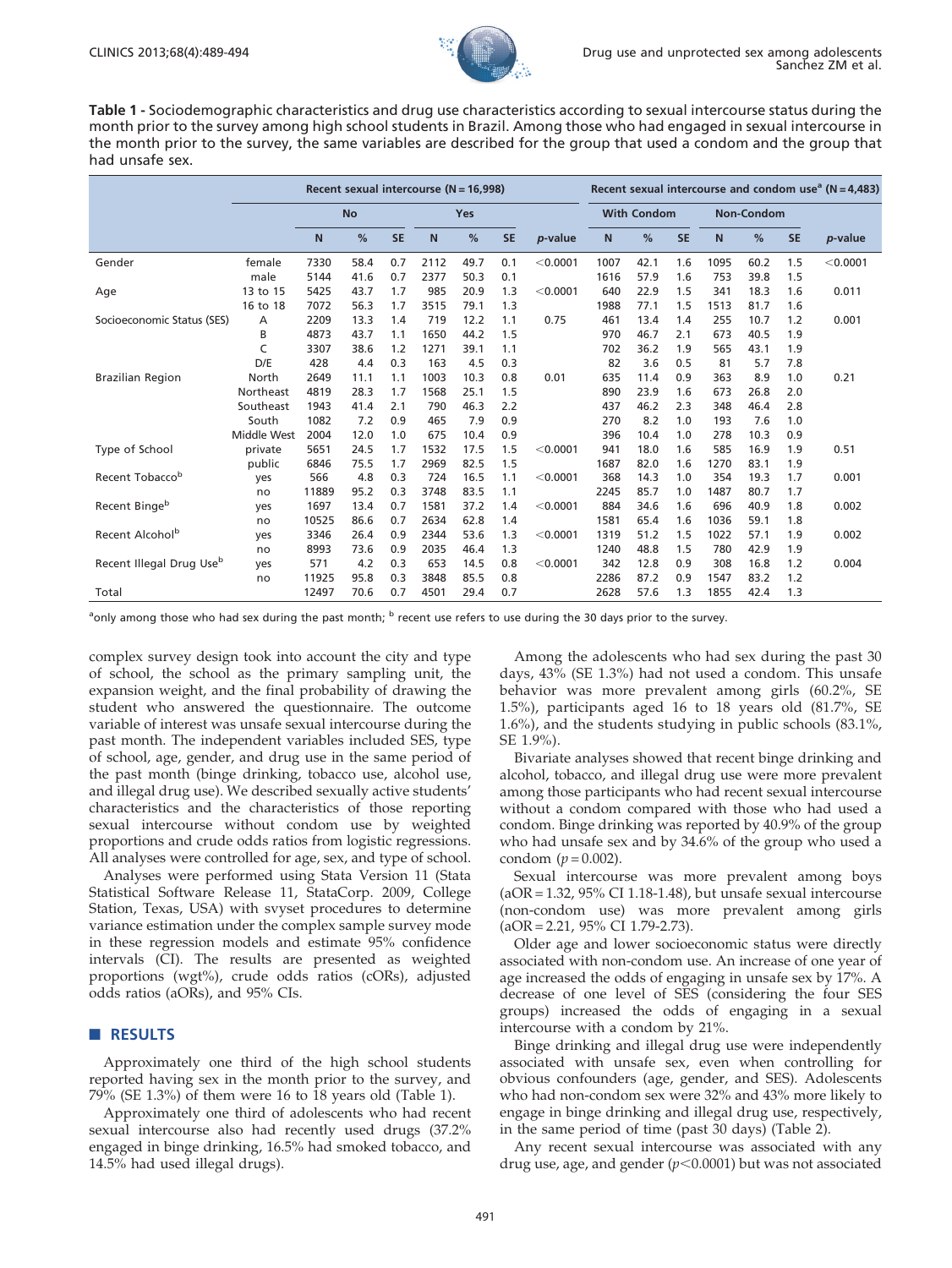

<span id="page-3-0"></span>Table 2 - Logistic regression estimates for sexual intercourse during the month prior to the survey and sexual intercourse during the month prior to the survey without condom use among high school students in Brazil according to sociodemographic characteristics and drug use (crude and adjusted odds ratios).

|                        | Recent sexual intercourse $(N = 16,202)$ |           |                 |         |           |                 |            | Sexual intercourse without condom use <sup>b</sup> ( $N = 3,551$ ) |                 |                          |           |                          |  |  |  |
|------------------------|------------------------------------------|-----------|-----------------|---------|-----------|-----------------|------------|--------------------------------------------------------------------|-----------------|--------------------------|-----------|--------------------------|--|--|--|
|                        | <b>cOR</b>                               | IC        | <i>p</i> -value | aOR     | IC        | <i>p</i> -value | <b>cOR</b> | IC                                                                 | <i>p</i> -value | aOR                      | IC        | p-value                  |  |  |  |
| Male                   | 1.42                                     | 1.27:1.58 | < 0.0001        | 1.32    | 1.18:1.48 | < 0.0001        | 0.48       | 0.40;0.57                                                          | < 0.0001        | 0.45                     | 0.36;0.55 | < 0.0001                 |  |  |  |
| Age                    | 1.65                                     | 1.55:1.74 | < 0.0001        | 1.52    | 1.43:1.61 | < 0.0001        | 1.12       | 1.04; 1.21                                                         | 0.002           | 1.17                     | 1.07:1.28 | 0.001                    |  |  |  |
| <b>SES<sup>a</sup></b> | 1.03                                     | 0.95:1.11 | 0.40            | $\cdot$ |           |                 | 1.28       | 1.12:1.44                                                          | < 0.0001        | 1.21                     | 1.05:1.39 | 0.006                    |  |  |  |
| Brazilian region       | 1.01                                     | 0.97:1.06 | 0.43            | ٠       |           |                 | 1.01       | 0.95;1.07                                                          | 0.69            | $\cdot$                  |           | $\cdot$                  |  |  |  |
| Public school          | 1.52                                     | 1.30:1.78 | < 0.0001        | 1.59    | 1.36:1.87 | < 0.0001        | 1.07       | 0.86:1.34                                                          | 0.51            |                          |           | $\cdot$                  |  |  |  |
| Recent tobacco         | 3.88                                     | 3.27:4.61 | < 0.0001        | 1.69    | 1.33:2.13 | < 0.0001        | 1.43       | 1.15:1.77                                                          | 0.001           | $\overline{a}$           |           | $\cdot$                  |  |  |  |
| Recent binge           | 3.82                                     | 3.29:4.43 | < 0.0001        | 1.73    | 1.39;2.14 | < 0.0001        | 1.31       | 1.10:1.55                                                          | 0.002           | 1.32                     | 1.07:1.63 | 0.008                    |  |  |  |
| Recent alcohol         | 3.22                                     | 2.88:3.61 | < 0.0001        | 1.72    | 1.46:2.03 | < 0.0001        | 1.27       | 1.08:1.48                                                          | 0.003           | $\overline{\phantom{a}}$ | $\cdot$   | $\overline{\phantom{a}}$ |  |  |  |
| Recent illegal<br>drug | 3.89                                     | 3.31:4.56 | < 0.0001        | 2.02    | 1.69;2.03 | < 0.0001        | 1.37       | 1.10; 1.70                                                         | 0.004           | 1.43                     | 1.03:1.90 | 0.012                    |  |  |  |

 $^{\rm a}$ reference group for socioeconomic status was the highest level (A).  $^{\rm b}$  reference group [was participants who reported sex with condom use.](#page-5-0)

with SES  $(p=0.40)$  or the five Brazilian geo-economic regions ( $p = 0.43$ ). Adjusted logistic regression for recent sexual intercourse showed that adolescents who had sex in the month prior to the survey were twice as likely to also have used illegal drugs in the same period and were approximately 70% more likely to have used alcohol (any alcohol use and binge drinking) and tobacco (see Table 2).

## **DISCUSSION**

The main findings of this study showed that most students who had sexual intercourse in the 30 days prior to the survey also used legal or illegal drugs in the same period, and nearly half of these students had not used a condom. Most of the students who engaged in unsafe sex were older girls from lower SES families. Adolescents who used any illegal drugs or engaged in binge drinking during the past month were less likely to use a condom during sexual intercourse in the same period prior to the survey. Although our study did not evaluate the concomitant use of alcohol and other drugs at the time of the unprotected sex, these behaviors were associated and reported by the same subjects during the same time period.

Unprotected sex is not a problem only among Brazilian adolescents. Recent data from a biennial National Survey on Youth Risk Behavior in the US showed less alarming but not harmless numbers. Data for the period of 1991 to 2011 indicated that recent condom use among students currently having sexual intercourse increased from 46.2% in 1991 to 60.2% i[n 2011 for both genders. However, 40% of the](#page-5-0) adolesce[nts](#page-5-0) [\(both](#page-5-0) [boys](#page-5-0) [and](#page-5-0) [girls\)](#page-5-0) [were](#page-5-0) [still](#page-5-0) [engaging](#page-5-0) [in](#page-5-0) recent s[exual intercourse without using condoms \(18\). In](#page-5-0) Spain, c[ontrary](#page-5-0) [to](#page-5-0) [what](#page-5-0) [we](#page-5-0) [found](#page-5-0) [in](#page-5-0) [our](#page-5-0) [study,](#page-5-0) [boys](#page-5-0) [were](#page-5-0) more li[kely not to use condoms than girls; 82% of the](#page-5-0) adolesce[nt](#page-5-0) [boys](#page-5-0) [who](#page-5-0) [had](#page-5-0) [ever](#page-5-0) [had](#page-5-0) [sexual](#page-5-0) [intercourse](#page-5-0) reported [recent](#page-5-0) [risky](#page-5-0) [sexual](#page-5-0) [behavior](#page-5-0) [\(multiple](#page-5-0) [partners](#page-5-0) [or](#page-5-0) non-con[dom](#page-5-0) [use\)](#page-5-0) [compared](#page-5-0) [with](#page-5-0) [62%](#page-5-0) [of](#page-5-0) [the](#page-5-0) [girl](#page-5-0)s. The two strongest predictors for risky sexual behaviors were country of origin (not Spain) and recent alcohol use among boys or recent use of cannabis among girls (19).

However, it is important to note that studies about condom use and its association with drug use among adolescents in Latin America are not [common.](#page-5-0) [A](#page-5-0) [national](#page-5-0) survey among high school students in Argentina showed a less worrisome situation than observed in the present study. According to Linetzky et al. (20), among students who had sexual i[ntercourse during the 12 months prior to the survey,](#page-5-0) 81% had [used a condom, but only 43% said they had always](#page-5-0) used a [condom. No data on drug use were available. In](#page-5-0) Brazil, a[mong high school students in Minas Gerais, girls](#page-5-0) were le[ss likely than boys to use condoms consistently,](#page-5-0) regardless of the [nature of their relationships. Non-condom](#page-5-0) use and [illegal drug use were only significantly associated](#page-5-0) among [boys who had recently used illegal drugs \(21\).](#page-5-0)

Dahl ([22\) noted that during puberty, changes occur in the](#page-5-0) neurona[l system responsible for emotions and motivations,](#page-5-0) which f[acilitates the emergence of risk taking behaviors.](#page-5-0) At this stage, adolescents seek new experiences that generate pleasure, but the feeling of omnipotence can trigger a lack of awareness of the consequences of their actions.

The association between drug use and sexual intercourse might also be a strategy for the facilitation of the sexual act. For example, a study among British young adults showed that alcohol, marijuana, ecstasy, and cocaine were used t[o](#page-5-0) stimulat[e arousal during sexual intercourse. Moreover, in](#page-5-0) this Brit[ish](#page-5-0) [study,](#page-5-0) [early](#page-5-0) [alcohol](#page-5-0) [use](#page-5-0) [was](#page-5-0) [associated](#page-5-0) [with](#page-5-0) early se[xual activity onset, primarily among girls \(5\). Thus,](#page-5-0) the fact [that adolescents who use alcohol/drugs are more](#page-5-0) likely to [engage in unsafe sex can be explained by both](#page-5-0) pharma[cological and behavioral issues. The Alcohol Myopia](#page-5-0) Theory [\(8\) appears to be appropriate and to explain the](#page-5-0) unsafe s[ex that occurs after the use of psychotropic d](#page-5-0)rugs taken to facilitate a sexual encounter. In contrast, the risk[takin](#page-5-0)g behavior theory might explain why the same group of youth expose themselves to different risks.

In our study, we found that girls were more exposed to unprote[cted sex than boys, and this result could explain](#page-5-0) why the[re is a larger proportion of adolescent girls in Brazil](#page-5-0) infected [with HIV than boys in the same age group \(13\).](#page-5-0) Gender [differences](#page-5-0) [in](#page-5-0) [the](#page-5-0) [prevalence](#page-5-0) [of](#page-5-0) [unsafe](#page-5-0) [sex](#page-5-0) [have](#page-5-0) been de[scribed before in studies focusing on US high school](#page-5-0) students[. According to Johnston et al. \(23\), girls are more](#page-5-0) engaged [in monogamous dating and felt more secure about](#page-5-0) STD/AI[DS. However, another hypothesis suggests that](#page-5-0) being in [love and using alcohol/drugs blinded these girls](#page-5-0) to the ri[sk of unprotected sex, even when they knew of the](#page-5-0) possibili[ty of contracting HIV \(24\). Bralock and Koniak \(25\)](#page-5-0) point to [the fact that](#page-5-0) female adolescents were willing to concede to unprotected sexual intercourse with a boy they loved, showing that being in love was a risk factor for STD transmission.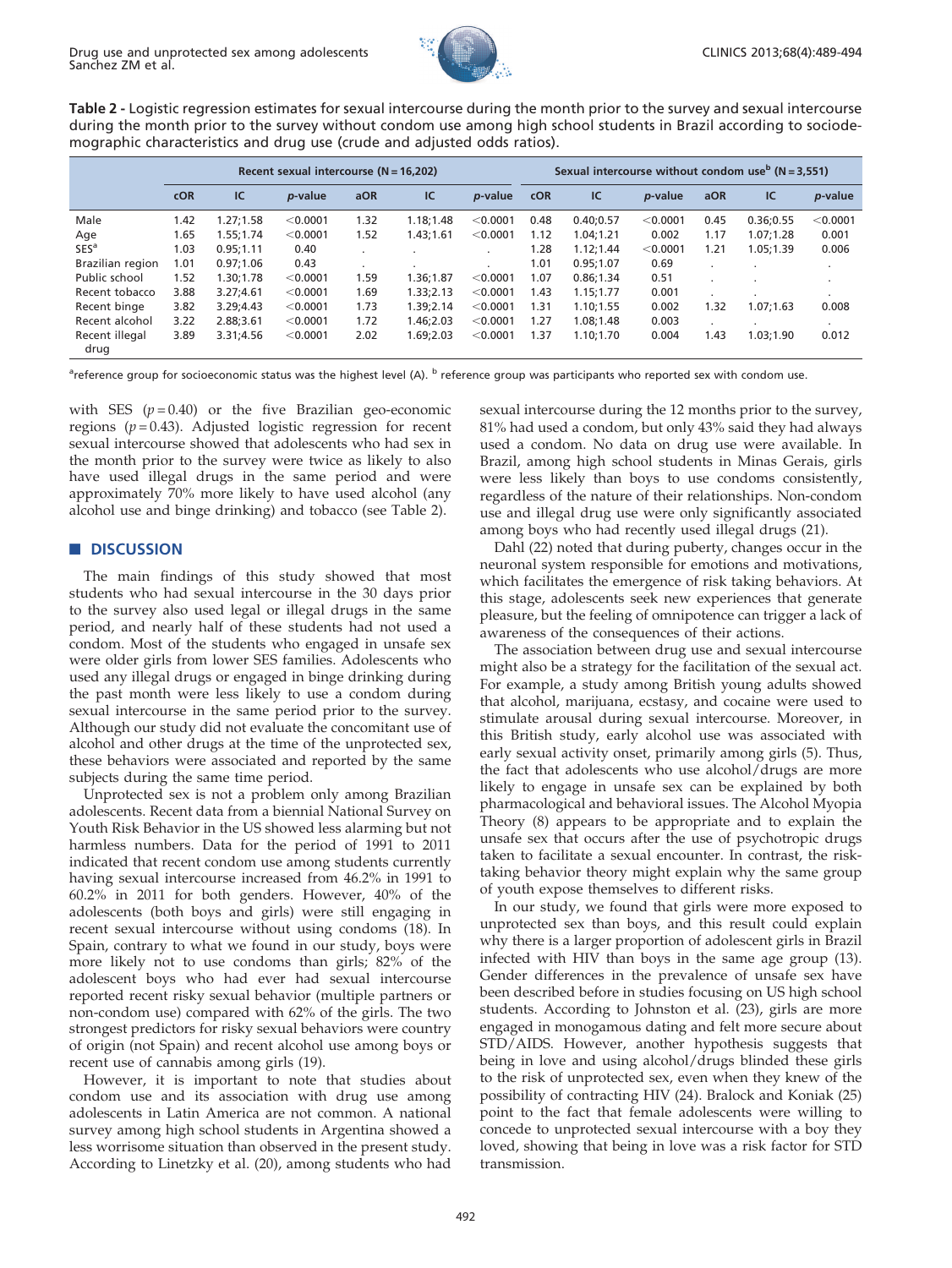

<span id="page-4-0"></span>It is important to note that these girls may have been having unprotected sex with older boys/men who were no longer in high school and therefore were not d[etected](#page-5-0) [by](#page-5-0) [our](#page-5-0) study ([which](#page-5-0) [would](#page-5-0) [explain](#page-5-0) [the](#page-5-0) [gender](#page-5-0) [differences](#page-5-0) [found](#page-5-0) among [high](#page-5-0) [school](#page-5-0) [students\).](#page-5-0) [Late-adolescent](#page-5-0) [girls](#page-5-0) [usually](#page-5-0) engage i[n](#page-5-0) [sex](#page-5-0) [with](#page-5-0) [older](#page-5-0) [boys/men](#page-5-0) [\(26\).](#page-5-0) [Another](#page-5-0) [possible](#page-5-0) explanat[ion](#page-5-0) [for](#page-5-0) [this](#page-5-0) [behavior](#page-5-0) [being](#page-5-0) [more](#page-5-0) [prevalent](#page-5-0) [among](#page-5-0) women [may be the use of contraceptives. These girls may](#page-5-0) believe [that](#page-5-0) [once](#page-5-0) [protected](#page-5-0) [against](#page-5-0) [unwanted](#page-5-0) [pregnancy,](#page-5-0) there is [no need to use a condom, culminating in the practice](#page-5-0) of unsaf[e](#page-5-0) [sex](#page-5-0) and increasing the risk for STDs/HIV. This method can be very useful for preventing pregnancy during adolescence; however, [contraception does not prevent STDs](#page-5-0)  $(27)$ .

In ou[r](#page-5-0) [national](#page-5-0) [sample,](#page-5-0) [low](#page-5-0) [SES](#page-5-0) [increased](#page-5-0) [the](#page-5-0) [risk](#page-5-0) [for](#page-5-0) unsafe [sex](#page-5-0) [but](#page-5-0) [was](#page-5-0) [not](#page-5-0) [associated](#page-5-0) [with](#page-5-0) [sexual](#page-5-0) [activity.](#page-5-0) Convers[ely,](#page-5-0) [\(28\)](#page-5-0) [among](#page-5-0) [Canadian](#page-5-0) [high](#page-5-0) [school](#page-5-0) [students,](#page-5-0) [a](#page-5-0) lower S[ES](#page-5-0) [was](#page-5-0) [associated](#page-5-0) [with](#page-5-0) [sexual](#page-5-0) [activity](#page-5-0) [but](#page-5-0) [not](#page-5-0) [risky](#page-5-0) sexual b[ehaviors.](#page-5-0) [SES](#page-5-0) [may](#page-5-0) [also](#page-5-0) [play](#page-5-0) [a](#page-5-0) [role](#page-5-0) [as](#page-5-0) [a](#page-5-0) [moderator](#page-5-0) for cond[om](#page-5-0) [use.](#page-5-0) [In](#page-5-0) [a](#page-5-0) [survey](#page-5-0) [of](#page-5-0) [adolescents](#page-5-0) [from](#page-5-0) [low-income](#page-5-0) areas in [Mexico, the odds of adolescent condom use we](#page-5-0)re higher in larger urban areas only among adolescents in the lowest SES levels. The results suggest that condom use is related to urbanicity but moderated by SES (29).

The spread [of](#page-5-0) [HIV](#page-5-0) [has](#page-5-0) [become](#page-5-0) [a](#page-5-0) [serious](#page-5-0) [public](#page-5-0) [health](#page-5-0) concern [and](#page-5-0) [must](#page-5-0) [be](#page-5-0) [considered](#page-5-0) [among](#page-5-0) [adolescents,](#page-5-0) [as](#page-5-0) adolesce[nce](#page-5-0) [is](#page-5-0) [the](#page-5-0) [stage](#page-5-0) [of](#page-5-0) [life](#page-5-0) [when](#page-5-0) [risky](#page-5-0) [sexual](#page-5-0) [behaviors](#page-5-0) start (1[3,23\).](#page-5-0) [According](#page-5-0) [to](#page-5-0) [Catalano](#page-5-0) [et](#page-5-0) [al.](#page-5-0) [\(30\),](#page-5-0) [alcohol,](#page-5-0) tobacco, [and](#page-5-0) [illegal](#page-5-0) [drug](#page-5-0) [use](#page-5-0) [and](#page-5-0) [unsafe](#page-5-0) [sex](#page-5-0) [were](#page-5-0) responsi[ble](#page-5-0) [for](#page-5-0) [the](#page-5-0) [burden](#page-5-0) [of](#page-5-0) [adolescent](#page-5-0) [mortality](#page-5-0) [and](#page-5-0) morbidi[ty](#page-5-0) [worldwide.](#page-5-0) [However,](#page-5-0) [these](#page-5-0) [risky](#page-5-0) behaviors are preventable, and it is time for the policy makers from low and middle income countries to incorporate youth intervention strategies into public policy.

School-age youth need education and prevention programs that are incorporated into the larger context of school health education curricula. Specific interventions should focus on improving the decision-making skills of adolescents, including techniques to negotiate sa[fer sex behaviors](#page-5-0) among [girls.](#page-5-0) [However,](#page-5-0) [according](#page-5-0) [to](#page-5-0) [a](#page-5-0) [recent](#page-5-0) [systematic](#page-5-0) review [on](#page-5-0) [interventions](#page-5-0) [to](#page-5-0) [prevent](#page-5-0) [substance](#page-5-0) [use](#page-5-0) [and](#page-5-0) [risky](#page-5-0) sexual b[ehavior](#page-5-0) [in](#page-5-0) [young](#page-5-0) [people](#page-5-0) [\(31\),](#page-5-0) [the](#page-5-0) [interventions](#page-5-0) [that](#page-5-0) address[ed multiple domains of risk \(individual and peer,](#page-5-0) family, [school,](#page-5-0) [and](#page-5-0) [community\)](#page-5-0) [and](#page-5-0) [protective](#page-5-0) [factors](#page-5-0) against [risky behavior were more promising than programs](#page-5-0) that ad[dressed](#page-5-0) [just](#page-5-0) [one](#page-5-0) [domain](#page-5-0) [\(school,](#page-5-0) [individual,](#page-5-0) [or](#page-5-0) family). [However, there are relatively few studies on](#page-5-0) interven[tions](#page-5-0) [to](#page-5-0) [reduce](#page-5-0) [the](#page-5-0) [association](#page-5-0) [between](#page-5-0) [substance](#page-5-0) use and [sexual risk. The interventions described in this](#page-5-0) review [showed](#page-5-0) [mixed](#page-5-0) [results,](#page-5-0) [with](#page-5-0) [programs](#page-5-0) [impacting](#page-5-0) some m[easures but not others or having an inconsistent](#page-5-0) effect a[cross](#page-5-0) [genders](#page-5-0) [and](#page-5-0) [no](#page-5-0) [long-term](#page-5-0) [effects](#page-5-0). These findings suggest that there is an urgent need for developing culturally tailored intervention programs aimed at reducing the risk behaviors identified in this study.

Despite the relevance of our findings and the implications for prevention among adolescents, some limitations must be mentioned. Because a self-report questionnaire was used, the questions were subject to interpretation by the participants and to a possible information bias. However, the anonymous nature of the survey and the absence of the teacher in the classroom should have helped promote response validity. Additionally, the question about a fictitious drug allowed us to drop the questionnaires with shown biased information. Some degree of non-participation (especially because of absence on the day of the survey) and mis[sing data excluded some students from the analysis.](#page-5-0) Howeve[r,](#page-5-0) [the](#page-5-0) [levels](#page-5-0) [of](#page-5-0) [participation](#page-5-0) [were](#page-5-0) [larger](#page-5-0) [than](#page-5-0) [those](#page-5-0) obtaine[d](#page-5-0) [in](#page-5-0) [the](#page-5-0) [US](#page-5-0) [Monitoring](#page-5-0) [the](#page-5-0) [Future](#page-5-0) [study](#page-5-0) [\(32\),](#page-5-0) consider[ing](#page-5-0) [that](#page-5-0) [almost](#page-5-0) [all](#page-5-0) [of](#page-5-0) [the](#page-5-0) [students](#page-5-0) [that](#page-5-0) [were](#page-5-0) [invited](#page-5-0) to partic[ipate](#page-5-0) [agreed](#page-5-0) [to](#page-5-0) [participate.](#page-5-0) [Because](#page-5-0) [this](#page-5-0) [study](#page-5-0) [did](#page-5-0) not coll[ect](#page-5-0) [information](#page-5-0) [on](#page-5-0) [variables](#page-5-0) [such](#page-5-0) [as](#page-5-0) [school](#page-5-0) [policies](#page-5-0) against [alcohol](#page-5-0) [consumption,](#page-5-0) [other](#page-5-0) [drug](#page-5-0) [use,](#page-5-0) [and](#page-5-0) [sexual](#page-5-0) behavio[rs,](#page-5-0) [it](#page-5-0) [is](#page-5-0) [not](#page-5-0) [possible](#page-5-0) [to](#page-5-0) [control](#page-5-0) [the](#page-5-0) [analysis](#page-5-0) [for](#page-5-0) [the](#page-5-0) influenc[e](#page-5-0) [of](#page-5-0) [school](#page-5-0) [prevention](#page-5-0) [programs](#page-5-0) [on](#page-5-0) [binge](#page-5-0) [drinking,](#page-5-0) other d[rug](#page-5-0) [use,](#page-5-0) [and](#page-5-0) [unsafe](#page-5-0) [sex.](#page-5-0) [Furthermore,](#page-5-0) [this](#page-5-0) [was](#page-5-0) [a](#page-5-0) cross-se[ctional](#page-5-0) [survey;](#page-5-0) [therefore,](#page-5-0) [while](#page-5-0) [the](#page-5-0) [variables](#page-5-0) [ana](#page-5-0)lyzed w[ere associated with the practice of unsafe sex, it was](#page-5-0) not pos[sible](#page-5-0) [for](#page-5-0) [us](#page-5-0) [to](#page-5-0) [establish](#page-5-0) [causal](#page-5-0) [relationships.](#page-5-0) [In](#page-5-0) addition[, we did not measure the propensity of the students](#page-5-0) for risk-[taking](#page-5-0) [behaviors](#page-5-0) [\(such](#page-5-0) [as](#page-5-0) [impulsivity;](#page-5-0) [for](#page-5-0) [example,](#page-5-0) highly i[mpulsive](#page-5-0) [youth](#page-5-0) [might](#page-5-0) [bond](#page-5-0) [and](#page-5-0) [mingle](#page-5-0) [with](#page-5-0) [other](#page-5-0) highly i[mpulsive](#page-5-0) [youth](#page-5-0) [and](#page-5-0) [thus](#page-5-0) [engage](#page-5-0) [more](#page-5-0) [frequently](#page-5-0) [in](#page-5-0) alcohol and other drug use and in unsafe sex practices). Moreover, we did not investigate sexual preferences that could lead to different urges or reasons for condom use.

Nearly half of the sexually active high school students in Brazil had not used a condom during recent sexual intercourse. While the overall prevalence of sexual intercourse was higher among boys, unsafe sexual intercourse was more prevalent among girls. A lower socioeconomic status was directly associated with non-condom use. This study offers directions for prevention programs by suggesting that recent unsafe sexual behavior (non-condom use) is associated with recent binge drinking and illegal drug use. The authors suggest that school prevention programs must include drug use and sexuality topics simultaneously, as both risk-taking behaviors are prevalent among high school students and occurred during the same month.

## **ACKNOWLEDGMENTS**

Funding for this study was provided by the SENAD (National Secretariat for Drug Policies) of the Brazilian Federal Government. Dr. Martins received research support from the US NIH NIDA grant DA023434 and NICHD grant HD060072.

## **AUTHOR CONTRIBUTIONS**

Sanchez ZM wrote the first draft of the manuscript and performed the statistical analyses. Cruz JI performed the literature search and wrote the first draft of the discussion. Nappo SA critically revised the manuscript for important intellectual content. Carlini EA and Carlini CM substantially contributed to the conception, design, and acquisition of the student survey data. Martins SS supervised the statistical analyses and writing process. All of the authors approved the final version of the manuscript.

#### **REFERENCES**

- 1. Pharo H, Sim C, Graham M, Gross J, Hayne H. Risky business: executive function, personality, and reckless behavior during adolescence and emerging adulthood. Behav Neurosci. 2011;125(6):970-8, http://dx.doi. org/10.1037/a0025768.
- 2. Sanchez ZM, Martins SS, Opaleye ES, Moura YG, Locatelli DP, Noto AR. Social factors associated to binge drinking: a cross-sectional survey among Brazilian students in private high schools. BMC Public Health. 2011;11:201, http://dx.doi.org/10.1186/1471-2458-11-201.
- 3. Lomba L, Apo´stolo J, Mendes F. Drugs and alcohol consumption and sexual behaviours in night recreational settings in Portugal. Adicciones. 2009;21(4):309-25.
- 4. Stoner SA, George WH, Peters LM, Norris J. Liquid courage: alcohol fosters risky sexual decision-making in individuals with sexual fears. AIDS Behav. 2007;11(2):227-37, http://dx.doi.org/10.1007/s10461-006- 9137-z.